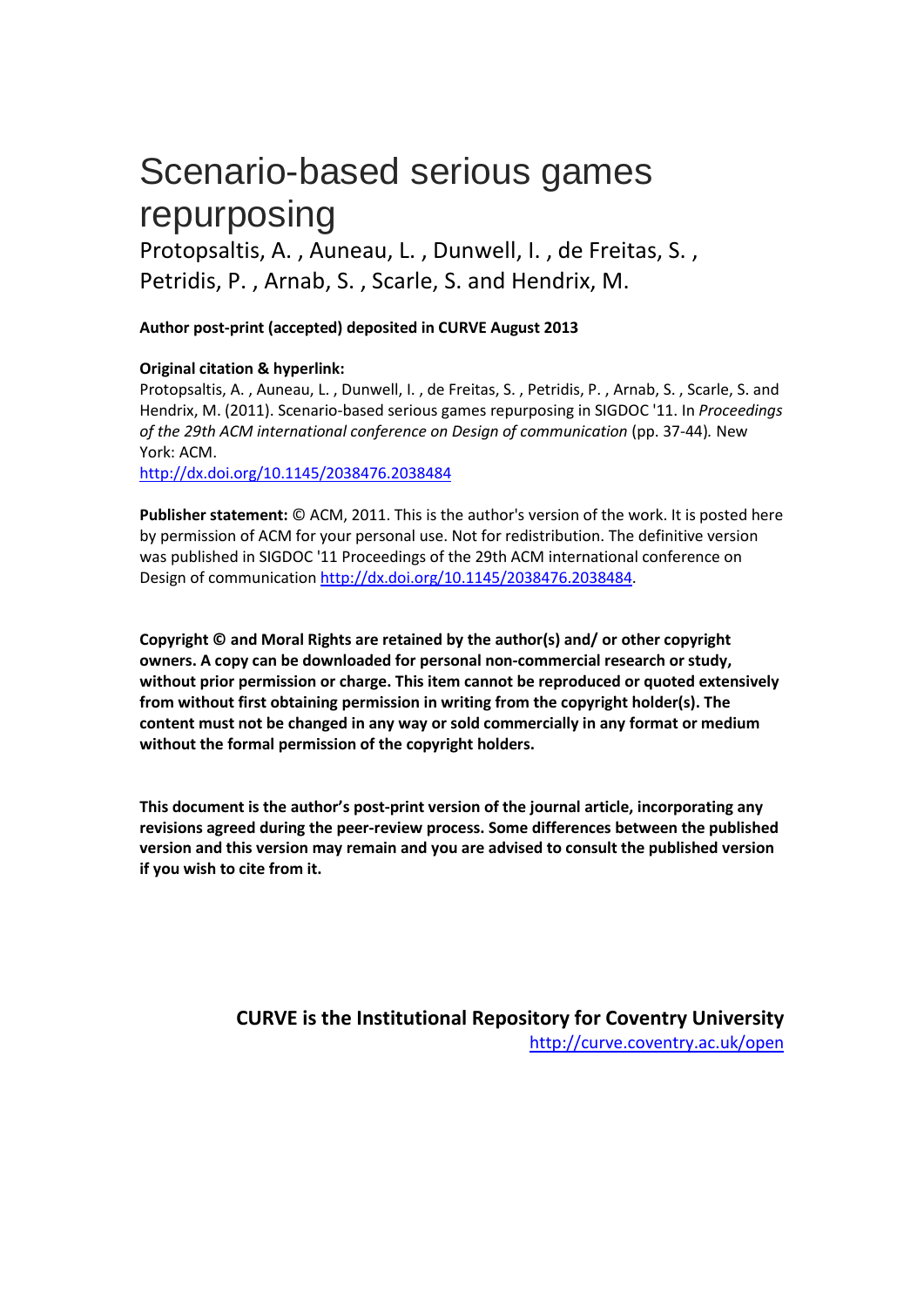# **Scenario-based Serious Games Repurposing**

Aristidis Protopsaltis 1 Serious Games Institute Coventry University Tech Park Cheetah Road, Coventry, CV1 2TL, UK Emails: [aprotopsaltis@gmail.com](mailto:aprotopsaltis@gmail.com),

Laurent Auneau<sup>2</sup> <sup>2</sup>Succubus Interactive 17 rue Paul Bellamy 44000 Nantes, France [laurent.auneau@succubus.fr](mailto:laurent.auneau@succubus.fr)

lan Dunwell<sup>1</sup>, Sara de Freitas<sup>1</sup>, Panagiotis Petridis<sup>1</sup>, Sylvester Arnab<sup>1</sup>, Simon Scarle<sup>1</sup>, Maurice Hendrix<sup>1</sup> 1 Serious Games Institute Coventry University Tech Park Cheetah Road, Coventry, CV1 2TL, UK [IDunwell@cad.coventry.ac.uk,](mailto:IDunwell@cad.coventry.ac.uk) [SFreitas@cad.coventry.ac.uk](mailto:SFreitas@cad.coventry.ac.uk) [PPetridis@cad.coventry.ac.uk](mailto:PPetridis@cad.coventry.ac.uk) [SArnab@cad.coventry.ac.uk](mailto:SArnab@cad.coventry.ac.uk) [SScarle@cad.coventry.ac.uk](mailto:SScarle@cad.coventry.ac.uk)  [MHendrix@cad.coventry.ac.uk](mailto:MHendrix@cad.coventry.ac.uk) 

#### **ABSTRACT**

Serious games are very content-rich forms of educational media, often combining high fidelity visual and audio content with diverse pedagogic approaches. This paper introduces scenariobased serious games repurposing and demonstrates repurposing a serious game into new learning objects. The process uses the scenario editor called "mEditor". Two case studies based on the Happy Night Club serious game are presented. The article describes exploratory work which continues the work that started within the mEducator project regarding repurposing serious games in order to enable their use and reuse in the same or different educational contexts.

#### **Categories and Subject Descriptors**

K.3 [COMPUTERS AND EDUCATION]: Computer and Information Science Education. Computer Uses in Education. Miscellaneous

# **General Terms**

Information systems education, Computer-assisted instruction (CAI), Computer science education, Collaborative learning, Experimentation

#### **Keywords**

Serious Games; Interactive learning environments; Virtual reality; Simulations; Media in Education

Permission to make digital or hard copies of all or part of this work for personal or classroom use is granted without fee provided that copies are not made or distributed for profit or commercial advantage and that copies bear this notice and the full citation on the first page. To copy otherwise, or republish, to post on servers or to redistribute to lists, requires prior specific permission and/or a fee.

SIGDOC'11, October 3–5, 2011, Pisa, Italy.

Copyright 2011 ACM 978-1-4503-0936-3/11/10...\$10.00.

# **1. INTRODUCTION**

Serious games usage within the current educational context has been growing steadily over the last decade. Serious games are very suitable for learning and they are a very good environment for improving the learning experience, by increasing motivation and diversify the content delivery media. Considering however the time, effort, resources, cost and complexity of developing serious games it is imperative that such a game can be repurposed effectively adaptively into educational practices and curricula. This includes updating, changing, enriching serious games to reflect new functionalities, amending to different pedagogies, technologies, representations, cultures, contexts and learners. Such repurposing therefore, is a desirable activity, reducing organisational resource consumption and opening up new opportunities for learning, maximising the capabilities of existing learning objects. Therefore, being able to repurpose game content reduces the need to continually rebuild content, and offers potential to efficiently adapt serious games and game elements to meet the needs of wider audiences and application areas.

The term repurposing refers to the changing of a learning resource or object initially created for a specific educational context, to a new educational context (or contexts) [1], and should be distinguished from reuse, which refers to the use of the same learning resources or objects without any changes [2].

Work in the field of repurposing learning objects has been focused greatly on automatic learning object repurposing. For example, Zaka et al. [3] work on creating new PowerPoint presentations from a repository of existing presentations. Furthermore, the ALOCOM project created an ontology and a framework that was used to disassembles PowerPoint presentations and then reassembles them in a more meaningful way [4-6]. Further, the TRIAL-SOLUTION project defines an ontology for learning objects which aims to produce and deliver adaptive teaching materials from existing documents on mathematics at undergraduate level [7]. While Singh's [8] work had focused on repurposing text.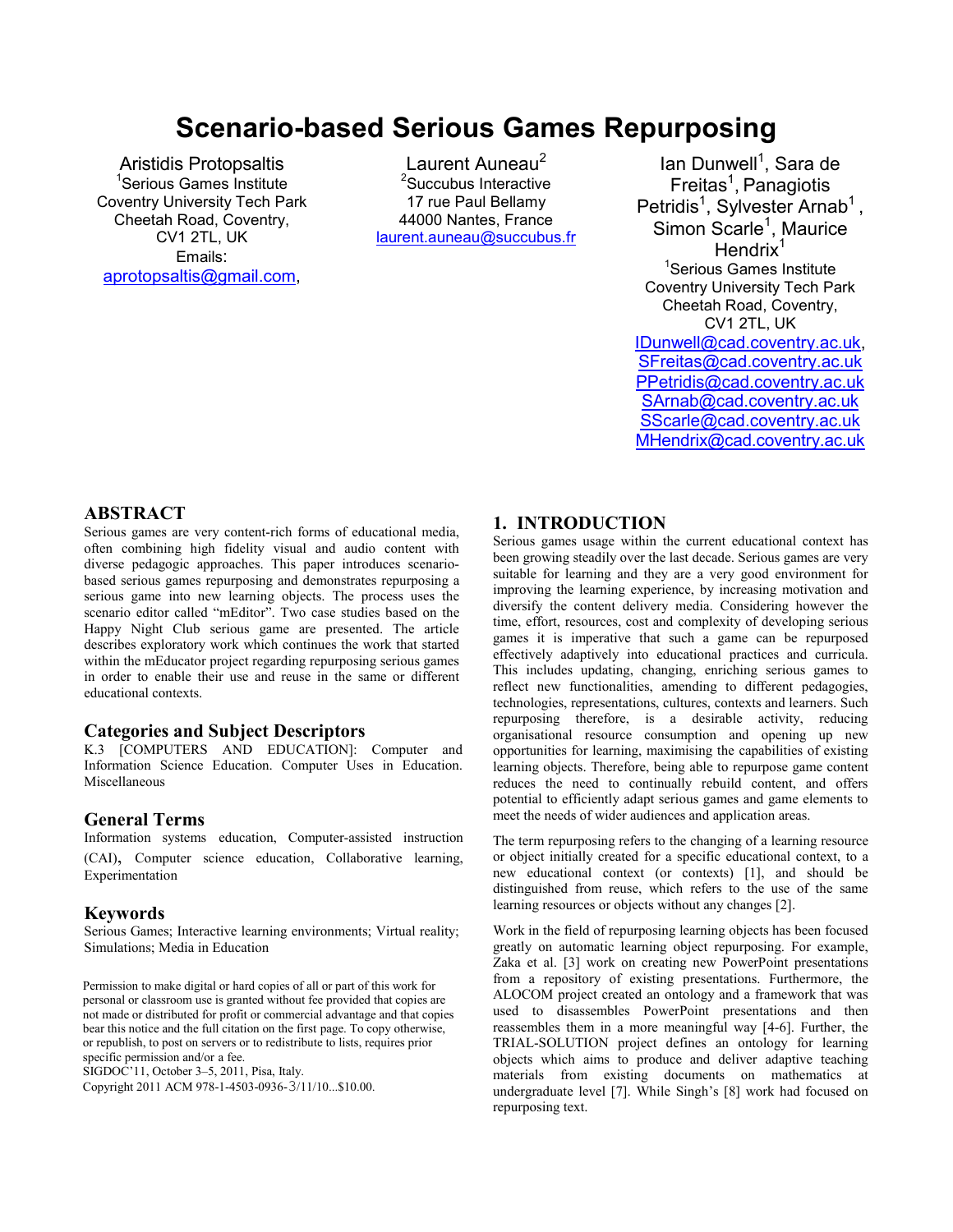On a slightly different direction other researchers focused on webbased technologies. For example, the DART project focused on the subject of anthropology has investigated how web-based technologies and digital resources can be used and reused to enhance student learning [9]. One important conclusion from this project was that repurposing aids the successful reuse of learning objects, and that involving the teacher in the design process is an essential part of repurposing since he is the one to use the new object to fulfil his learning objectives.

Multimedia repurposing has also been an area which received considerable attention by researchers. Steiger et al. [10] have worked on an MPEG-based personalized multimedia content delivery system while Hjelsvold, et al. [11] have showed a webbased interactive video repurposing framework. Hossain et al. [12, 13] have introduced a multimedia content repurposing framework using Web Services.

Contrary to the area of multimedia repurposing the area of games repurposing is still in its infancy and there are no exhaustive works addressing the issue. In one study, Burgos et al. [14] describe the use and the repurposing of what they called "generic" games, referring to commercial games. The focus of their work was mainly on the different pedagogic approaches in game repurposing. They described two different approaches where in one a game is fully integrated in the learning flow while in the other a game is used as an autonomous learning object disconnected from the learning flow.

In previous work [15] some of the authors started identifying the key issues faced when repurposing serious games. They proposed a theoretical framework for the repurposing of serious games in medical education and three case studies based on the Climate Health Impact serious game were developed. These case studies demonstrated the ability to repurpose a serious game into new learning objects, covering three different paradigms of content repurposing, language, content and pedagogy. The different paradigms for content repurposing have been developed by the mEducator consortium [16, 17]. This work has shown that the need for programming skills by the educators in order to be able to repurpose serious games is a limiting factor for widespread repurposing of game content. As a result, the authors formulated recommendations that readily assist serious games repurposing. Having the content separated is really important in order to facilitate the efficient repurposing of a game. A general recommendation would consider eliminating the need for programming skills by separating the content from the game engine changing the balance between what an educator cannot manipulate (i.e. due to a lack of programming skills or access to the source files) and what they can (i.e. eXtended Markup Language (XML) files) towards the latter. Content can be stored in separate files and educators would only have to access and modify those files and nothing else. Such tasks do not require advanced programming skills and therefore educators would be able to complete them with relative ease. Another suggestion that could simplify serious games repurposing and even games repurposing that came from this work [15] refers to scenario-based games repurposing. Scenario-based games are branching scenarios, where users' decisions lead to effects, both immediate and simulation wide, altering the events, characters and situations encountered. Players are usually faced with multiple scenarios and they can change the situations and challenges they are involved in, in the game. The scenario can be modified to fit individual needs and situations and feedback is provided seamlessly as a natural progression throughout the experience. Usually, the scenario in serious games is scripted inside the game dynamics and therefore quite often inaccessible for repurposing after being compiled. However, sometimes the script files are accessible after the game is being compiled, as they are actually only interpreted during runtime and therefore one will still need programming skills to understand them. A solution therefore could be to present the scenario loaded inside a bespoke editor. Therefore, the scenario can be edited and manipulated without programming knowledge and then directly integrated into the game. However, this bespoke editor would be entirely dedicated to the game engine in use, and thus scenario data could not be reused in another technology.

Examples of authoring applications that use environment editing are UnrealEd, the level editor of the Unreal 3 engine; and e-Adventure [18, 19]. UnrealEd was developed by and for professional game developers, and is as such very powerful, but also very complex. Another approach was adopted by van Est et al. [20], which allows instructors to define and edit scenarios, using high-level actions and events and some basic logic. However, these authoring applications are focusing more on providing alternative scenarios rather than repurposing serious games and learning objects.

Bar the work from Burgos and colleagues [14] and our own within mEducator (www.meducator.net) [15], our research uncovered no other current studies regarding repurposing of serious games content. Our current mEducator study therefore aims to provide the mechanisms with which to discuss and analyse the repurposing of game-based content using case studies as a research method. This work is an extension of our previous work [15] on serious games repurposing and focuses on scenario-based repurposing.

# **2. GAMES DESIGN AND SERIOUS GAME DESIGN**

Regarding game design in general we can identify two main aspects, one technical which contains the game engine while the other one contains game rules, scenario, behaviours, background etc. and is the game mechanics.

In this way modern entertainment game development very much follows a data-driven software engineering paradigm. In that the underlying software, the Game Engine, is intended with minimal alteration to be useable on multiple game projects. The game's playable content, scenario and mechanics are codified as so-called runtime objects and these are then the data which is acted upon by the engine. This is an important part of the modern entertainment game industry business model, in that it allows for maximum reuse of software and more rapid development of game content. An ancillary component of the software for the Game Engine is its "Asset Pipeline", this will be a suite of software applications which take various forms of input from the artist and designers (e.g. 3-D objects, 2-D images, sound, description of AI and possible interactions) and converts them into templates for the required runtime objects. The tools which constitute this pipeline are increasingly becoming more generically useable, but are still primarily aimed at being used by professional games designers and artists.

Serious games design approaches derive from these general game design approaches. Work undertaken by one of the authors outlines how serious games design principles can be mapped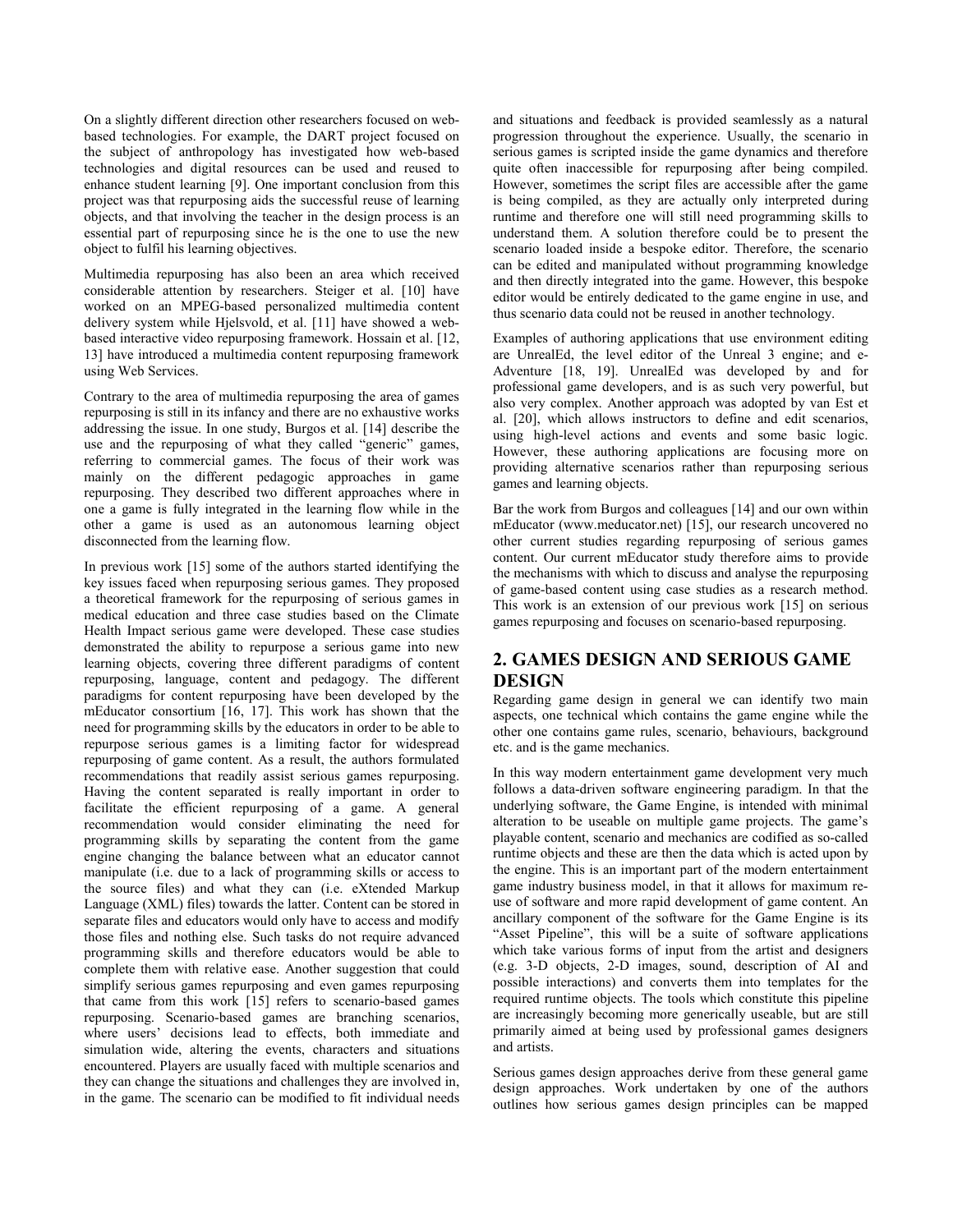against traditional game design processes and principles. From their review of game-based learning, de Freitas and Jarvis [21] derive five game-based learning development principles: foster positive attitudes, appropriate selection of games, learning and usability design criteria, adopt a participatory design approach, use formative evaluation methodologies. This is mapped against games principles and supported by specific tools and techniques based upon the four dimensional framework [22]. Pre-prototyping, human factors analysis, scenario creation tools and learning needs analysis approaches are adopted. Tate et al., [23] also outline design principles including defining fun as a main criterion for serious game design.

# **3. REPURPOSING AND PEDAGOGY**

Pedagogy is a very important aspect of serious games repurposing. When repurposing to different pedagogical approaches one needs to consider that learning objects usually are created with specific teaching method in mind. However, repurposing can change the teaching approach, or the learning objectives or the assessment method and so on. Pedagogical repurposing might or might not require adaptation of the learning object itself.

The approach of the instruction methodology for example can be changed from a simulation based to a combination of a problembased and exploratory learning. Learners are active during the learning process by constructing their own knowledge through exploration and action and serious games seem to aid such exploration.

From a pedagogy perspective well designed games have different learning theories integrated in the design and take advantage of their characteristics. These pedagogic approaches include Problem-Based Learning (PBL), as well as contextual and experiential learning models [24]. However, recent pedagogic trends have seen situative and experiential approaches move to the forefront [25]. In such approaches an emphasis is placed on indirect learning which occurs through exposure to situations that mirror real-world problems and environments.

Therefore the challenge of serious games repurposing does not only relates to the technical aspects of a serious games but also involves the pedagogic and instructional methods used to deliver the material. However, it is outside the scope of this paper to cover this aspect since the work presented here focuses on the technical challenges of serious games repurposing.

#### **4. THE REPURPOSING CONTEXTS**

Educational content repurposing is a very popular activity between educators and it can broadly be distinguished into ten different categories as proposed by the mEducator consortium [1, 15, 17]. The categories include: 1) Actual content, 2) Languages, 3) Cultures, 4) Pedagogical approaches, 5) Educational levels, 6) Disciplines or professions, 7) Delivery content types, 8) Technology, 9) Educational context, 10) Different abilities.

As shown in Figure 1 using these 10 definitions of repurposing types, we begin to deconstruct the various elements common to serious games and illustrate the strongest links between repurposing types and game elements. This provides a preliminary guide outlining which elements of a game are likely to be needed to effectively perform a given type of repurposing. For example, language repurposing may require a simple translation if the content are kept into separate files while cultural repurposing may

require animations, sounds and game dynamics to be changed to reflect differences in gameplay and gestures between cultures, which demands for a lot more effort and specialized knowledge.



Figure 1. Hypothesised relationships between repurposing types and common game elements

# **5. THE mEducator APPROACH**

The scenario in a game can be split into two types: narrative and behavioural. The narrative scenario refers to dialogs and texts and how they will be displayed successively to the player. This part is easy to repurpose as only few things needs to be touched, and most of them could be available in separate non binary files. The behavioural part of a scenario describes how the game will react to user input (i.e. if I click on a blue door and I have the blue key in my inventory, then the blue door should open) and is very hard to repurpose because it is described as source code, not as a model, and thus needs specific skills (programming skills) to be understood. Some solutions exist, even if they are quite limited:

- The first one consists in using a dedicated graphical editor that presents the model to the game designer, and hides the implementation. The limitation comes from the fact that this authoring tool is tightly bound to the game engine, and thus scenario files can't be used in a separate project using a different technology.
- The second approach lets developers use script files instead of compiled source code. The scenario is thus available, but still very hard to understand when you're not a computer scientist.
- The last solution consists in opening an API so that users can "mod" the game. It is the most open solution, letting other developer entirely modify and reuse the original creation, but is also the most difficult one, as it is mandatory to perfectly understand everything from the original work.

To handle all problems related to scenario repurposing, the mEducator approach aims to consider scenario as content, and not as plain text and source code. And so on, this content should be available in separate non binary files, should be described as a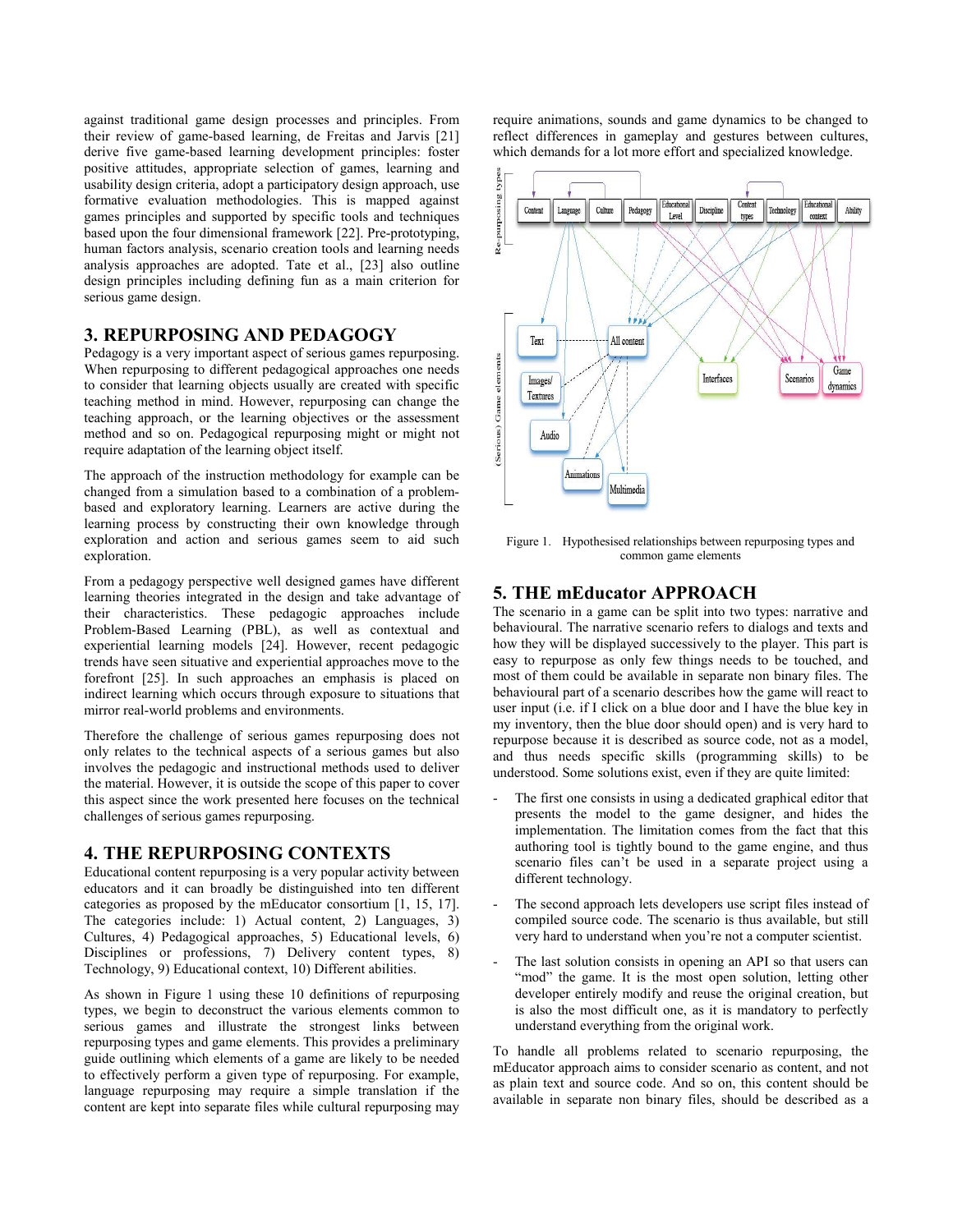logical and understandable model, and a graphical editor should be provided to edit and author the model. More importantly, the model itself should be technology agnostic, meaning it doesn't need to be aware of the game engine that will run it.

# **6. THE MEDITOR**

In order to have a generic tool that could allow game designers to directly integrate their designed scenario content into a game, the model needs to be extremely generic and technology agnostic. A mix between visual programming and workflow management was created, letting designers model how the game should react to user input. The model itself is represented as a directed acyclic graph, and is stored in simple XML files.

The agnosticity is achieved by declaring to the editor the features of the game engine, allowing the effective cross compatibility between game engine if they both share the same features. The XML files store references to game engine features as well as to branching generic features (such as "IfThenElse"). These files are read by the game engine that will "run" the scenario, calling at the right moment its own dedicated functions that were declared to the scenario editor.



Figure 2. SUCCUBUS meditor for scenario-based repurposing

The model is split into six elements:

- Triggers (red nodes) are the entry points to the graph. They represent events fired by the game engine, themselves commonly created upon user input (i.e. "Player clicked on the door", or "Player gained a level")
- Branching nodes (yellow nodes) are used to choose between several paths in the scenario (ie. "IF player has the blue key THEN open the door, ELSE display a hint message") or to go into multiple paths at once (do all of these following actions at once, or sequentially)
- Engine node (orange nodes) are references to engine features such as "Walk to a specific place", "Display a message", "Trigger a door open / close", etc. These nodes needs to be declared at first so that the game designer has a set of features he or she can use to create some actual scenario
- Functions and operators (green nodes) are quite the same as orange nodes the main difference being that they return a

value upon execution. They can be specific engine features ("HasItem" returns a boolean value indicating if the player has a given item in his inventory) or more generic ("+" adds two integer values together and returns the result)

- Values (blue nodes) are used to store text, number and boolean values that can be constant or change over time.
- Groups (purple nodes) contain a collection of other nodes and provide a simple way of using multiple times the same behaviour.

#### **7. METHOD**

The research method used in the current research is case study.

#### **7.1 Material: the game**

The case studies are based on the Happy Night Club game<sup>1</sup> developed by SUCCUBUS Interactive, a partner in the mEducator project. Happy Night Club is a serious game that explains to teenagers the dangers associated to binge drinking. It is a part of a bigger communication campaign (print, web, TV, radio) that was launched in the city of Nantes, France. Furthermore, the Happy Night Club scenario itself works as a test bed for the scenario editing and repurposing tools accessible on editing and repurposing tools accessible on www.succubus.fr/meditor.



Figure 3. Happy Night Club game

All the files that can be found in the Happy Night Club game directory can be sorted into three different categories: content files, interface elements and game dynamics.

#### *7.1.1 Content files*

-

Content files contain every data used by the game, from parameters defining the rules of the game to text or images to be displayed on the screen. Objects other than text like images, clips or sounds are often referred to as assets in the context of a game project. Content is represented as XML files in this format allow for the structuring of heterogeneous types of content. Contents in the game are represented as a single record, and structured into

<sup>&</sup>lt;sup>1</sup> The game is available online at http://www.succubus.fr/ and http://www.meducator.net/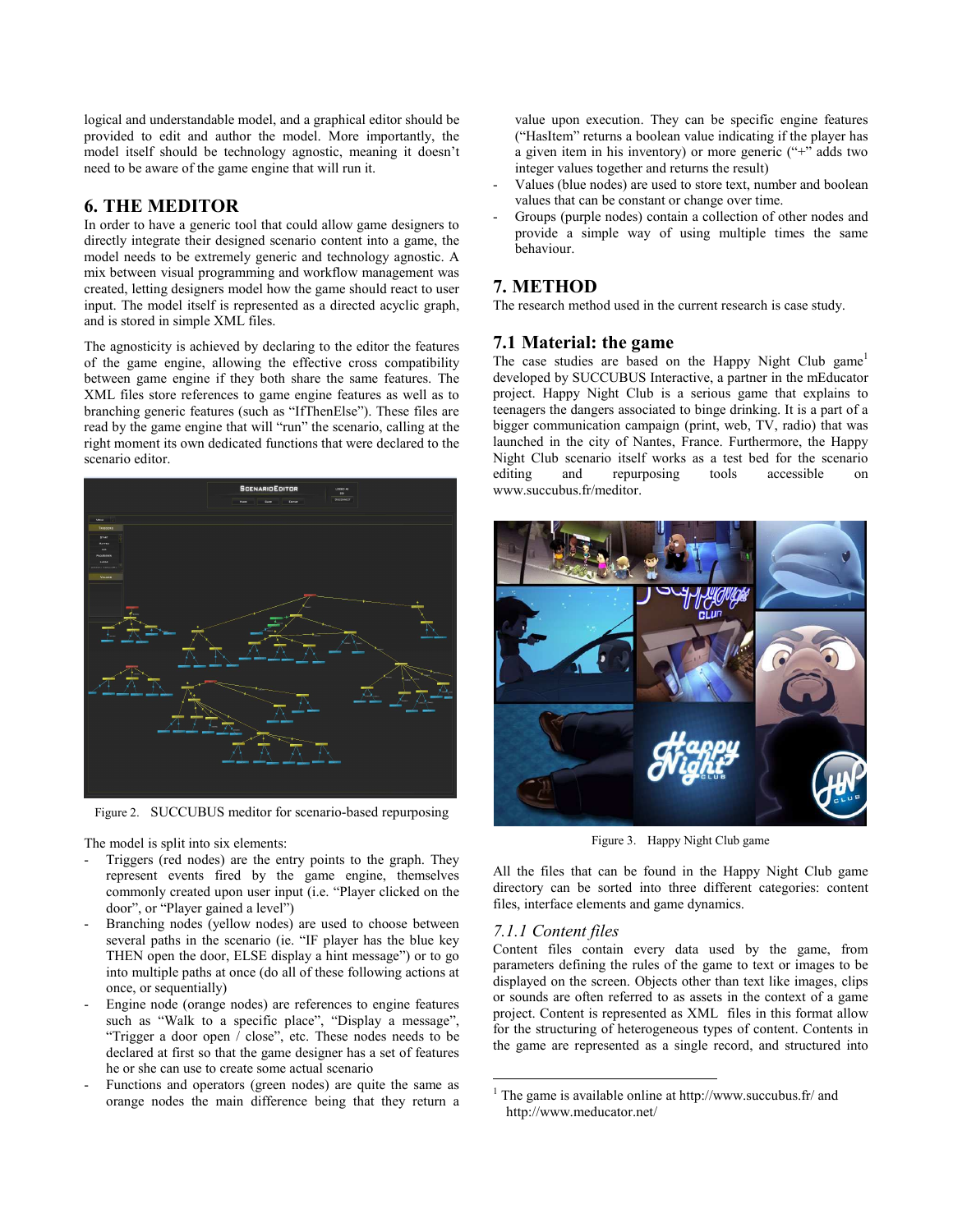many fields that can be text elements or numbers. Assets cannot be included directly in such files and are therefore referred to by their URL.

#### *7.1.2 Interface elements*

Interface elements consist of panels, graphic widgets, buttons and containers ready to display the content. As Happy Night Club is a web-based game, the interfaces are written in Adobe Flash. Adobe Flash is a programming environment for developing animations and graphics. A flash player is then required to play the files. In Happy Night Club, the entire game screen is a Flash panel that recursively contains other Flash panels. All these panels have been designed by web-designers.

The interfaces integrate and present the content from the XML files (texts, images, etc). They may also include labels for titles, tabs, buttons, etc. which are usually not represented as separated content but hard coded inside the Flash files.

#### *7.1.3 Game dynamics*

Finally, the game dynamics bring the interfaces and the content together to create the game. Game dynamics are written using scripts and algorithms in a specific programming language (e.g. C++, Java, C#, Flex etc.). The Happy Night Club game has been programmed in the Flash environment, from Adobe, which allows the production of rich internet applications (RIAs) which includes collections of predefined components and the ActionScript scripting language. Game dynamics have three roles; first, they are responsible for loading the content and the interfaces and building the main game screen, second, they load the content into the interfaces, and third, will listen to the interfaces for user events (button clicked, text input, etc.) and trigger specific behaviours accordingly (change a panel, update a text in the interface, etc.).

The game elements and the workflow presented in this section are commonly found in games and they are a benefit when designing a game. However, they can also be an essential step towards repurposing the content.

# **8. PROCEDURE**

The process of repurposing was completed in five steps. First step included extraction, from the source code of the game, of all "string" variables. Second step included filtering the strings, to keep only those that needed to be translated. Next, the translation and the adaptation of the text file took place. After translation the reintegration took place: the translated text strings were placed back into the source code, at the appropriate position. Finally, testing and debugging made sure that all errors that might have been introduced during the reintegration were fixed.

The work started by translating the text in the XML files. The work was conducted using Adobe Flex.

# **9. THE CASE STUDIES**

#### **9.1 Happy Night Club: Language Repurposing**

The first case study considers repurposing the game to a different language, which basically involves the translation of every text displayed in the game. The content-related parts were fairly easy to process as XML files can be edited by any text processor and translated without requiring any programming skills. Once translated, the content was seamlessly integrated into the game by

the interfaces provided the right fonts have been embedded in the Flash panels.



Figure 4. Happy Night Club game in French



Figure 5. Happy Night Club game in English

The labels and tags on the Flash based interfaces are different. Not only does editing a Flash file require some programming skills but these files also come compiled as Small Web Files (SWF), whereas the FLA (Flash file in the Macromedia Flash authoring program) source files are needed to perform any modification. Although some software allow users to de-compile a SWF file into a Flash source file, it may not work properly and re-compiling the source file into a new SWF file that can be integrated back into the game can be problematic. The main suggestion consists of replacing the hard-coded labels by variables that can be separated in XML files just as any type of content. Figure 4 shows the French repurposed version of the Happy Night Club game. The text has been translated by editing all the XML content files using the mEditor.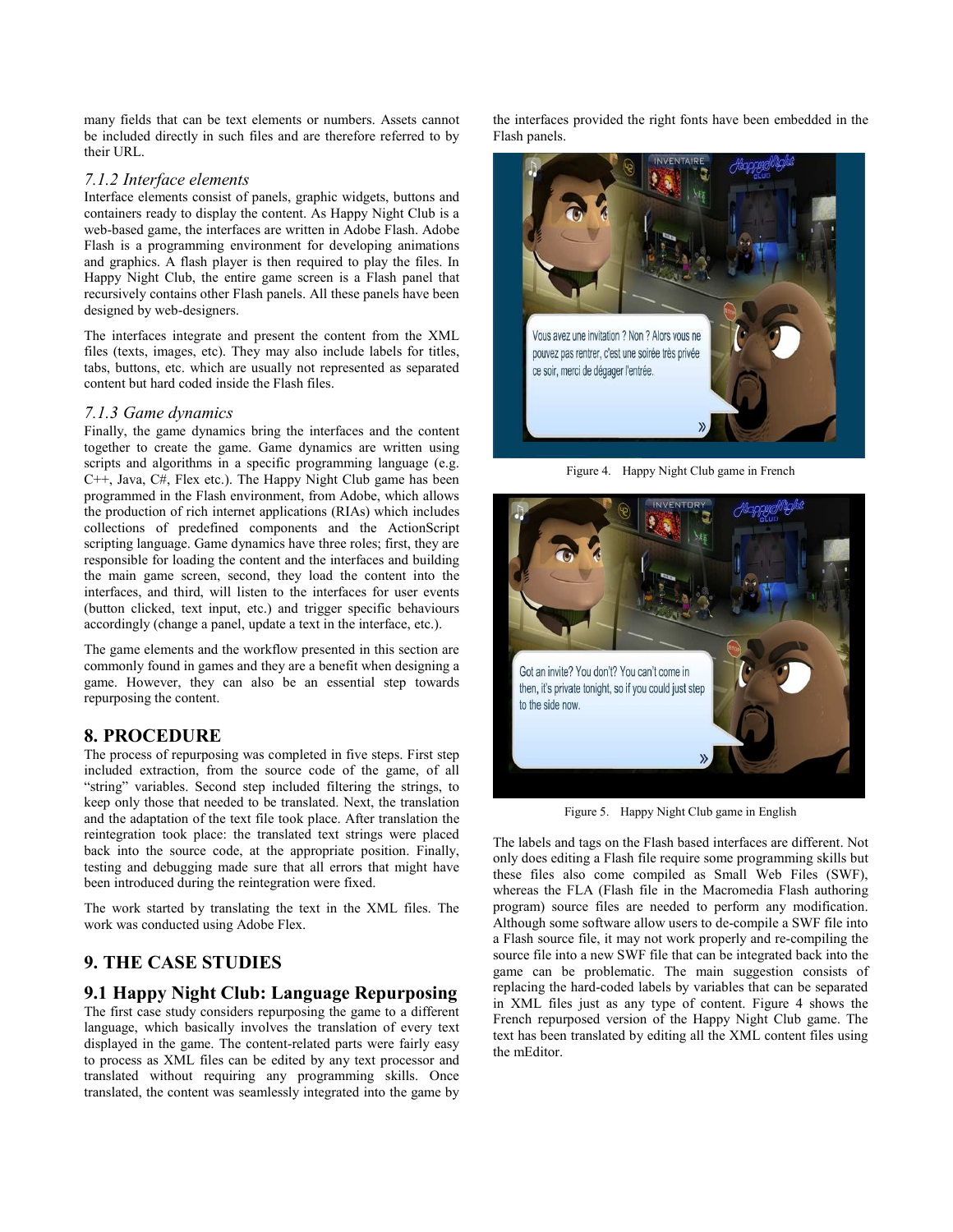#### **9.2 Happy Night Club: Scenario repurposing**

The second case study consisted of repurposing the scenario of the game. Using the scenario editor we created a totally new scenario using existing characters and manipulating their actions. We made Jacques, the main character, to talk to Lucas the security at the club's door and we placed the entrance point at Lucas. In its properties we selected "Mouth"; an arrow appears and then we defined the actions that will follow the choice "act with mouth" on Lucas. Several actions will be performed sequentially; first move to be in front of Lucas and then a text bubble will pop up. Blue arrows indicate actions' parameters; *MoveNpc* needs the name of the characters to move to its destination, while *Info* requires the name of the character on whom the bubble will show up with the text content.



Figure 6. Happy Night Club new game using the Scenario Editor



Figure 7. Happy Night Club new game

When playing the game, we act on Lucas by selecting the mouth icon available to us, as it can be seen in figure 7. Jacques then moves to Lucas' and when he arrives, the text shows (see Figure 8).

We create three values: the character's name, which will be used twice, so we select "module" in its properties, this value now shows up in the left hand side menu. We call that value "Avatar", its value is Jacques: the name recognized by the renderer. The name won't be reused so it's a temporary variable. For the text in the bubble when the character talks: the text constant used once (temporary). For the destination of our character, here we tell to the renderer to use the Lucas' position on the scene. We then save and test our scenario.



Figure 8. Happy Night Club new game with text

We can always go back to the editor, to improve or complete our scenario in order to introduce more dialogue or actions for the characters. We can copy the actions of our previous scenario so we do not have to start from the beginning and use them again.

Now we can insert a condition with the *IfThenElse* action. This action leads to different actions following a conditional statement, if that statement is true, we will then have to introduce a *Then* statement to the left hand side action sequence, *Else* it will execute the right hand side sequence. To check that we have talked once to Lucas we can add a *ChangeState* action to the first sequence that will change the state of a Boolean value. We will put "true" from a temporary constant to a temporary variable which default state is false.

The conditional block is composed of an *IsTrue* operator that evaluate the variable's state and a *Not* operator, so that while the variable is false, the condition is true and we execute the left hand side sequence. Finally we change the text of the right hand side block.

To test the game we need to save and load the game again. We then can talk to Lucas however because it is the first time to do so Jacques says "hi", using the previously created action, the variable takes the "true" state and then we can talk to Lucas again, since the system knows that we have already talked to him once and therefore shows a different text.

In the same way we can carry on introducing more dialogues and actions to create the scenario that fits our aims. All the processes in the scenario editor are automated either in menu or drop down lists.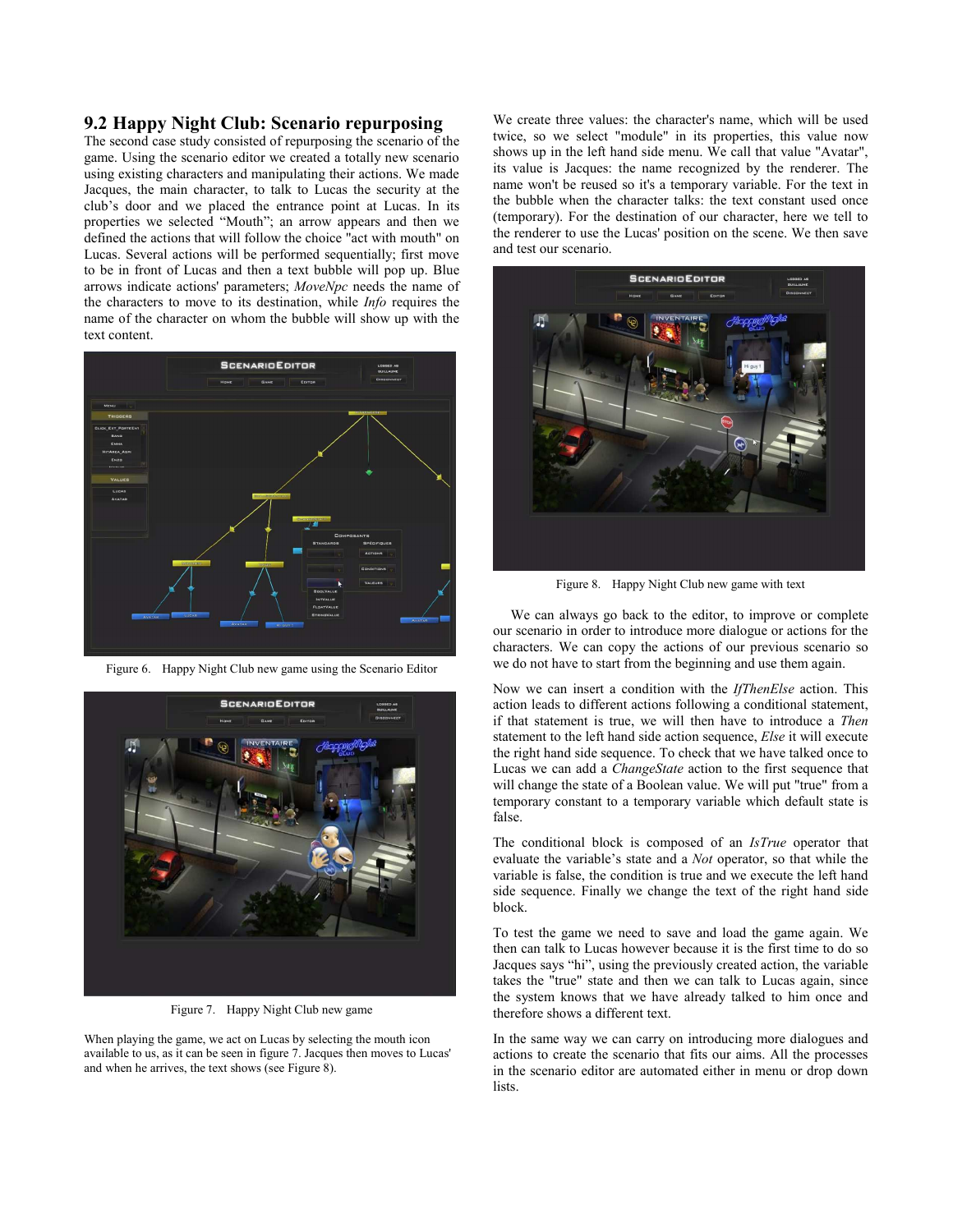#### **10. DISCUSSION**

Due to the technical nature of game content, a limited knowledge amongst educators regarding how games are designed and programmed is still a limiting factor for widespread repurposing of game content. Consequently, game developers should realise the needs of educators who using serious games content as a relevant source of educational material and provide the tools and interfaces required to realise its potential. Therefore the aim of this work is to provide an alternative method of game repurposing based on the serious games scenario editor created within the mEducator project. To supply game developers and game companies with standards and recommendations that will help them to create serious games that can be easily repurposed and reused by educators either within the same context or not. The role of researchers is to provide game developers with recommendations and frameworks that would enable this repurposing at the lowest cost. To that end, future research should focus on developing technical solutions that can bridge the gap between technical skills required for the repurposing an external module, serious game, simulation or virtual world and an e-learning system.

These two case studies have been realised in the specific context of the mEducator project but they have led us to formulate different recommendations that readily apply beyond this context. Having the content separated is really important in order to facilitate the efficient repurposing of a game. A general recommendation would consider pushing the limit between what an educator cannot manipulate –due to a lack of programming skills or access to the source files– and what they can towards the latter. For example, regarding the interfaces, it is possible to have Flash considering a text field as a variable (a Dynamic Text Field in Flash terminology) by assigning it an identification name. Consequently, the same way content is loaded into the interfaces at runtime, the interfaces labels, buttons or titles can be separated into a file, preferably XML, and loaded by the game dynamics.

The same recommendation applies, albeit to a lesser extent, to the game dynamics. In some cases, they can be considered as content and stored in separate files, provided appropriate ways of representing them are found. Scenario-based games provide a perfect illustration. Usually, the scenario of such a game is scripted inside the game dynamics and therefore inaccessible for repurposing after being compiled. In the context of the mEducator project, research has been initiated to find ways of representing scenarios as content in order to ease their repurposing. A solution is to present a scenario loaded inside a bespoke editor such us mEditor. Therefore, the scenario can be edited and manipulated without programming knowledge by manipulating the menu and the actions via the drop down lists provided in the editor and then directly integrated into the game. Additionally, these elements can be reused to form a basis for the game without having to start from scratch. Educators' actions and decisions lead to effects, both immediate and simulation wide, altering the events, characters and situations encountered.

Another, great advantage of the editor is that it was designed so that it can be used with any game engine. However, "bindings" of the game engine must be provided to the editor, and that is made possible using xml files. Inside the game engine, some code must be able to read and interpret the xml files coming out of the scenario editor, but this is fairly easy to be developed, and runtimes for Flash, JavaScript, PHP and C++ can be provided.

Finally, the work on repurposing will assist towards reducing the development costs of serious games and expand the target market by supporting the process of localisation and by creating reusable games and game tools which in turn appeals both, to game developers as to the organizations that implement them.

#### **11. CONCLUSION**

This paper has presented a framework for serious game-based learning design, and interrogated how game content can be repurposed. Additionally, we presented the scenario based editor called mEditor created to assist in serious games repurposing. The case studies demonstrate that two new serious game learning objects were created by repurposing the Happy Night Club serious game. The conclusion makes clear that a separation between the content and the behaviour of the game is a great facilitator to such repurposing and the serious game editor offers the flexibility and the ability to the educators to create bespoke serious games to serve their learning objectives. With the scenario based editor, educators and users' decisions lead to effects, both immediate and simulation wide, altering the events, characters and situations encountered.

#### **12. ACKNOWLEDGMENT**

This paper has been fully supported by the mEducator project which is funded by the eContent*plus* programme by the European Commission.

#### **REFERENCES**

- [1]Dovrolis, N., et al., "Depicting Educational Content Repurposing Context and Inheritance", in *International Conference on Information Technology and Applications in Biomedicine (ITAB)*: Larnaca, Cyprus, 2009.
- [2]Meyer, M., et al., "Requirements and an Architecture for a Multimedia Content Re-purposing Framework", in *Innovative Approaches for Learning and Knowledge Sharing*, W. Nejdl and K. Tochtermann, Editors, Springer-Verlag: Berlin / Heidelberg. p. 550-556, 2006.
- [3]Zaka, B., et al., "Topic-Centered Aggregation of Presentations for Learning Object Repurposing" in *World Conference on E-Learning in Corporate, Government, Healthcare, & Higher Education (E-Learn)*, Las Vegas, USA, 2008.
- [4]Verbert, K. and E. Duval, "ALOCOM: a generic content model for learning objects", International Journal on Digital Libraries, 9 (1): p. 41, 2008.
- [5]Jovanović, J., et al., "Ontology of learning object content structure" in *12th International Conference on Artificial Intelligence in Education*, Amsterdam, The Netherlands, 2005, 322–329.
- [6]Verbert, K., et al., "Ontology-Based Learning Content Repurposing: The ALOCoM Framework", International Journal on E-Learning, 5 (1): p. 67-74, 2006.
- [7]Lenski, W. and E. Wette-Roch, "The TRIAL-SOLUTION Approach to Document Re-use Principles and Realization", in *Workshop on Electronic Media in Mathematics*: Coimbra, Portugal, 2001.
- [8]Singh, G., "Content repurposing
- ", IEEE Multimedia, 11 (1): p. 20-21, 2004.
- [9]Bond, T.S., C. Ingram, and S. Ryan, "Reuse, repurposing and learning design – Lessons from the DART project", Computers & Education, 50 (2008): p. 601–612, 2008.